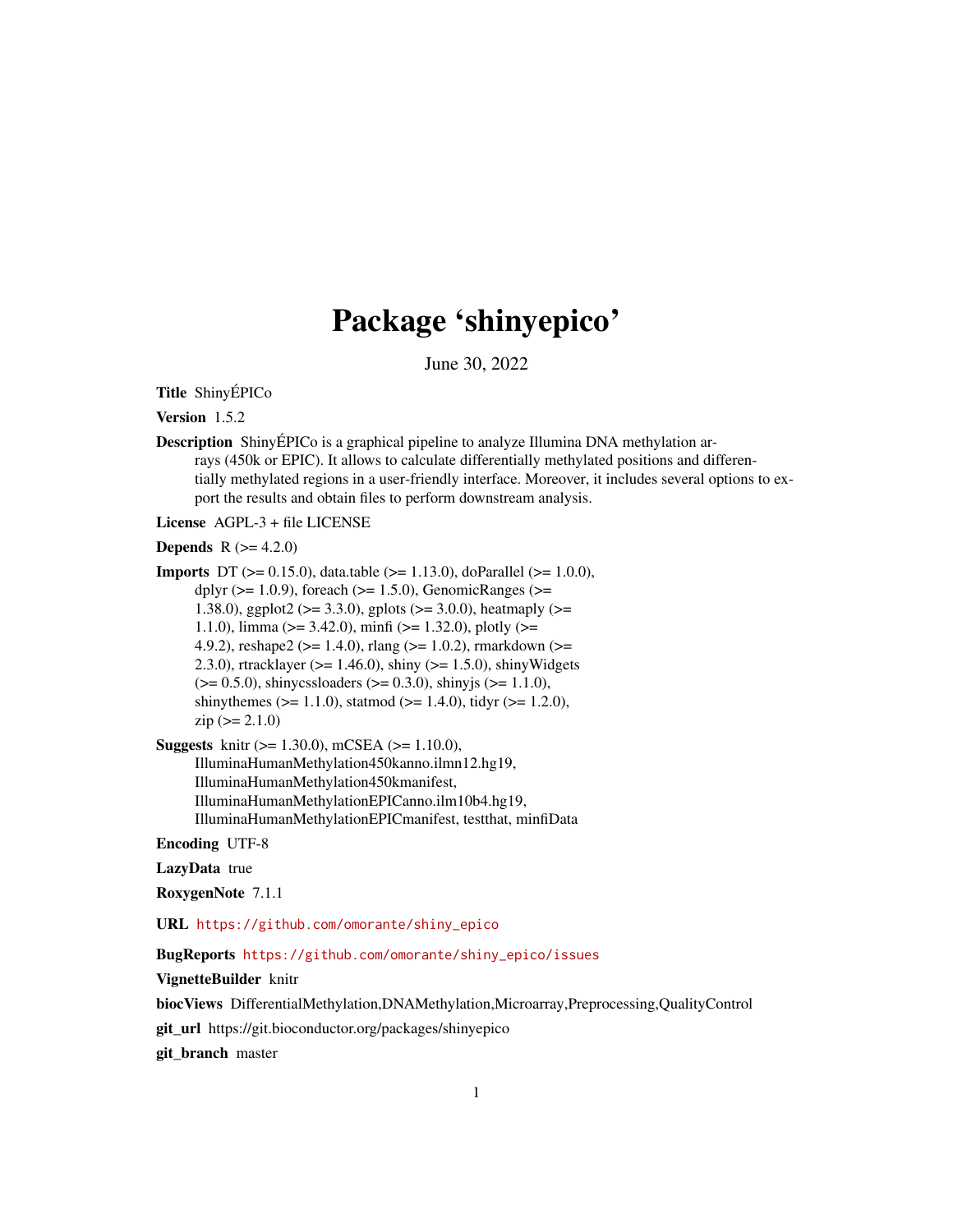git\_last\_commit 4f8b71c git\_last\_commit\_date 2022-05-20 Date/Publication 2022-06-30 Author Octavio Morante-Palacios [cre, aut] Maintainer Octavio Morante-Palacios <octaviompa@gmail.com>

### R topics documented:

| Index |  |  |  |  |  |  |  |  |  |  |  |  |  |  |  |  |
|-------|--|--|--|--|--|--|--|--|--|--|--|--|--|--|--|--|

shinyepico-package *shinyÉPICo: a graphical and interactive pipeline to analyze Illumina DNA Methylation Arrays*

#### Description

ShinyÉPICo is a web interface based on Shiny that makes it easy to do differentially methylated positions (DMP) and differentially methylated regions (DMR) analysis from Illumina EPIC or 450k DNA methylation arrays. This program allows following a standard pipeline of normalization (with minfi package), model creation and statistical analysis (with limma package), and DMR calculation (with mCSEA package) with different options in each step and plots to be able to choose properly. Moreover, you can select different options in the final heatmap and download an RMarkdown report with all the steps chosen.

#### Details

The package contains a vignette that describe throughly its features and options.

run\_shinyepico *Run Shiny ÉPICo!*

#### **Description**

ShinyÉPICo! Interactive minfi and limma pipeline for Illumina methylation arrays

#### Usage

```
run_shinyepico(
  n_cores = parallel::detectCores()/2,
 max_upload_size = 2000,
 host = "127.0.0.1",
  port = NULL
)
```
<span id="page-1-0"></span>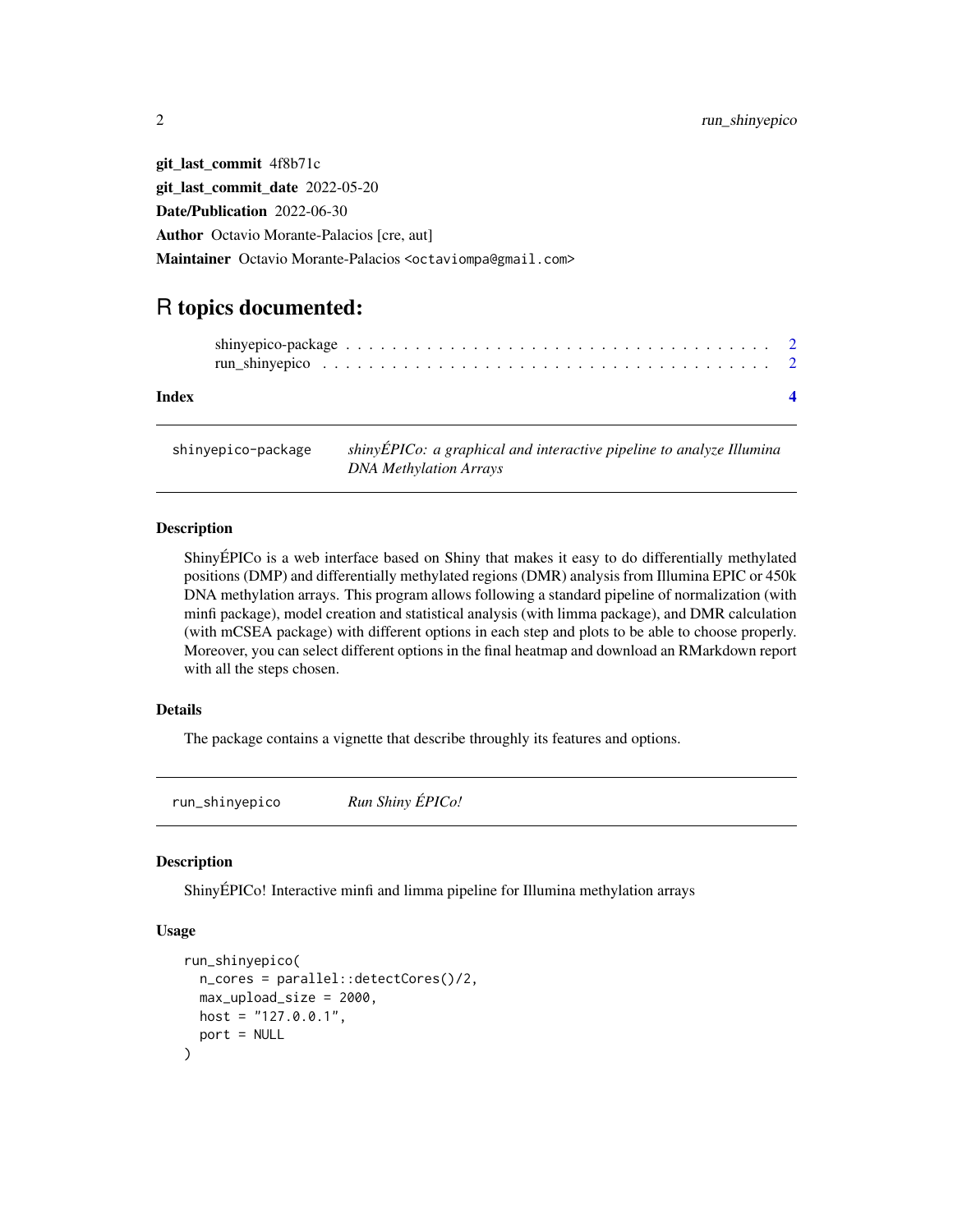#### run\_shinyepico 3

#### Arguments

| n_cores         | Number of cores to be used in parallelized operations in the application. By<br>default, half of your CPU cores. Parallelization affects only to mean and differ-<br>ences calculation and it does not suppose a significant memory overhead. |
|-----------------|-----------------------------------------------------------------------------------------------------------------------------------------------------------------------------------------------------------------------------------------------|
| max_upload_size |                                                                                                                                                                                                                                               |
|                 | The limit in MB of the zip file size to be uploaded. By default, 2000MB.                                                                                                                                                                      |
| host            | IP used to deploy the server. By default, your local IP $(127.0.0.1)$                                                                                                                                                                         |
| port            | Port used to deploy the server.                                                                                                                                                                                                               |

#### Value

None

#### Examples

```
\{if (interactive()) {
   run_shinyepico()
 }
}
```